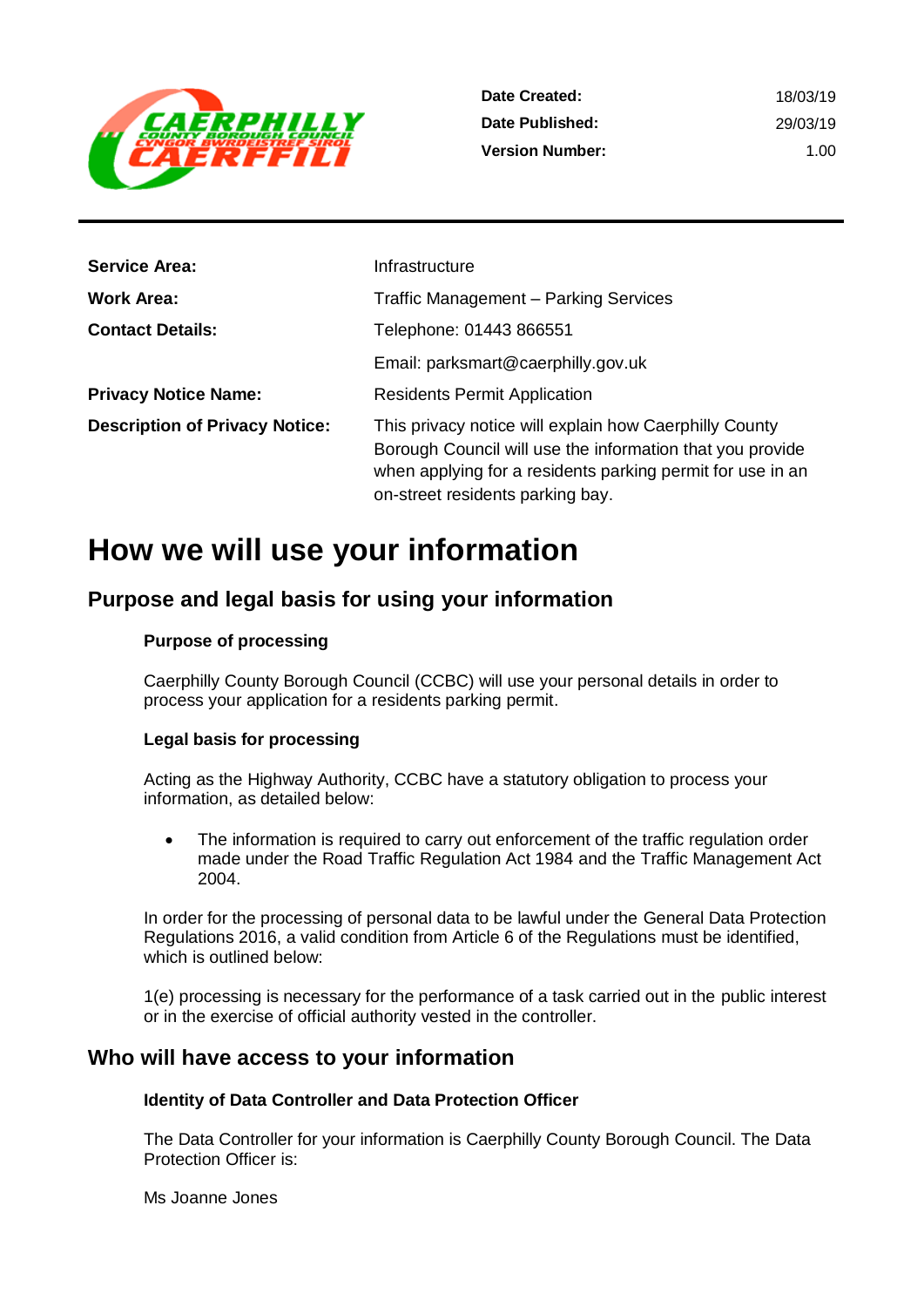Corporate Information Governance Manager / Data Protection Officer Email: dataprotection@caerphilly.gov.uk Tel: 01443 864322

Other Data Controllers may also be responsible for your information, depending on the specific circumstances. Please contact the Service Area for further information.

#### **Details of main users of your information**

The main user of your information will be Caerphilly County Borough Council Parking Services Department.

Other sections within Caerphilly County Borough Council may carry out tasks on behalf of the Parking Services Department. This may include:

- Income Section Who may process payments received
- Customer Services Who may process payments received if made at one of our cash desks

All records may be subject to review by Internal Audit officers.

#### **Details of any sharing of your information with other organisations**

On occasion it may be necessary to share your vehicle registration details with Gwent Police for crime prevention purposes.

#### **Requests for information**

All recorded information held by Caerphilly County Borough Council may be subject to requests under the Freedom of Information Act 2000, Environmental Information Regulations 2004 and the Data Protection Act 1998.

If the information you provide is subject to such a request, where possible Caerphilly County Borough Council will consult with you on its release. If you object to the release of your information we will withhold your information if the relevant legislation allows.

## **How long will we retain your information**

#### **Details of retention period**

How long Caerphilly County Borough Council retains information is determined through statutory requirements or best practice.

Your personal information will be kept for a period of 1 year beyond expiry of the permit.

## **Your Rights (Inc Complaints Procedure)**

#### **Your rights under the Data Protection Act 1998**

The Data Protection Act gives data subjects (those who the information is about) a number of rights:

- The right of access to personal data.
- The right to prevent processing likely to cause damage or distress.
- The right to prevent processing for marketing purposes.
- Rights in relation to automated decision making.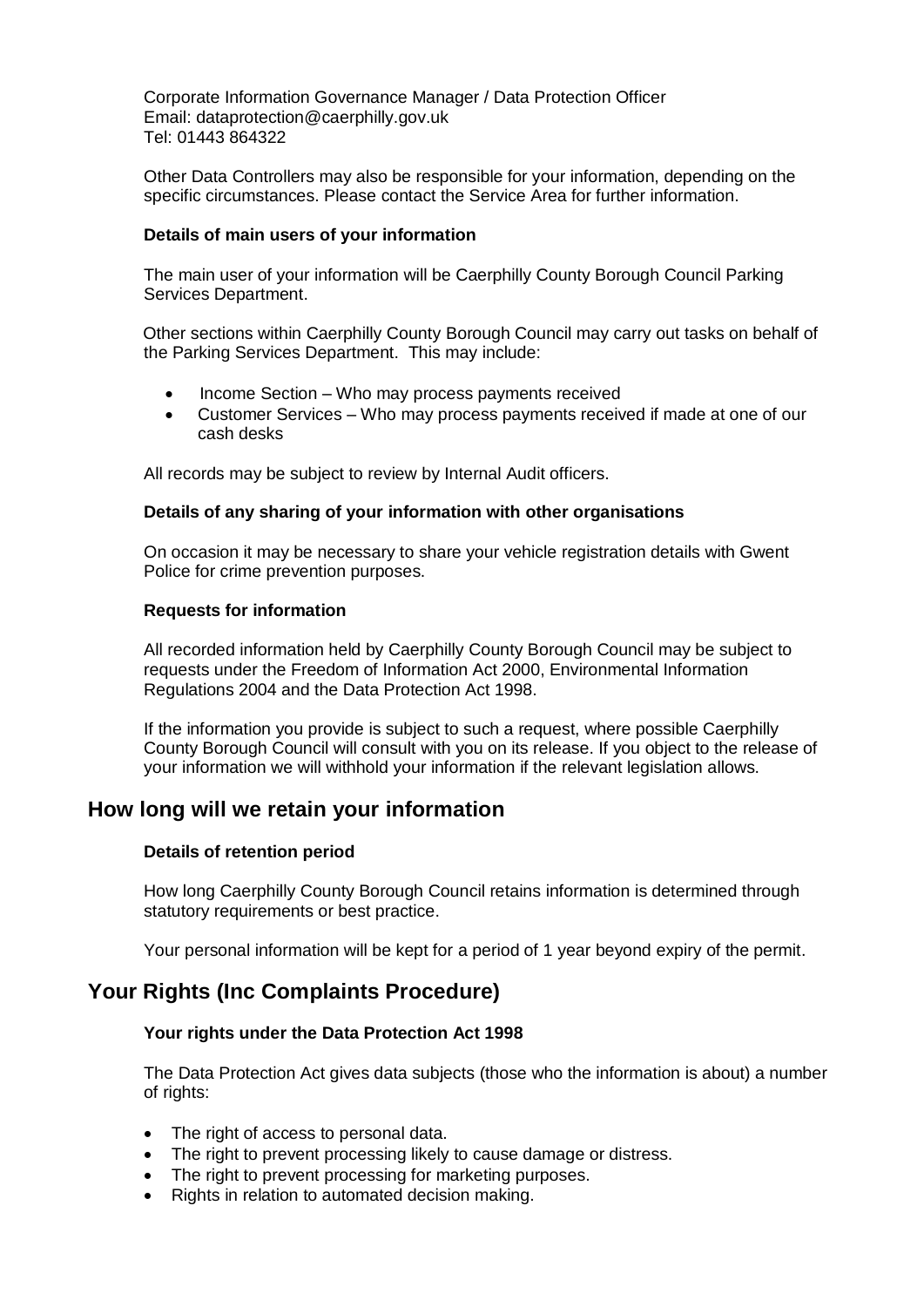- The right to compensation if Caerphilly County Borough Council fail to comply with certain requirements of the Data Protection Act in respect of your information.
- The right to the rectification, blocking, erasure or destruction of your information in certain circumstances.

Further information on your rights is available from: [www.ico.org.uk](http://www.ico.org.uk/)

#### **Complaints Procedure**

If you object to the way that Caerphilly County Borough Council is handling your data, you have the right of complaint. Please contact the Service Area detailed at the top of this document outlining your issues.

If you remain unhappy you also have a right of complaint to the Information Commissioner's Office. Please follow this link for further information on the complaints process.

[www.caerphilly.gov.uk/My-Council/Data-protection-and-freedom-of-information/Questions](http://www.caerphilly.gov.uk/My-Council/Data-protection-and-freedom-of-information/Questions-and-complaints)[and-complaints](http://www.caerphilly.gov.uk/My-Council/Data-protection-and-freedom-of-information/Questions-and-complaints)